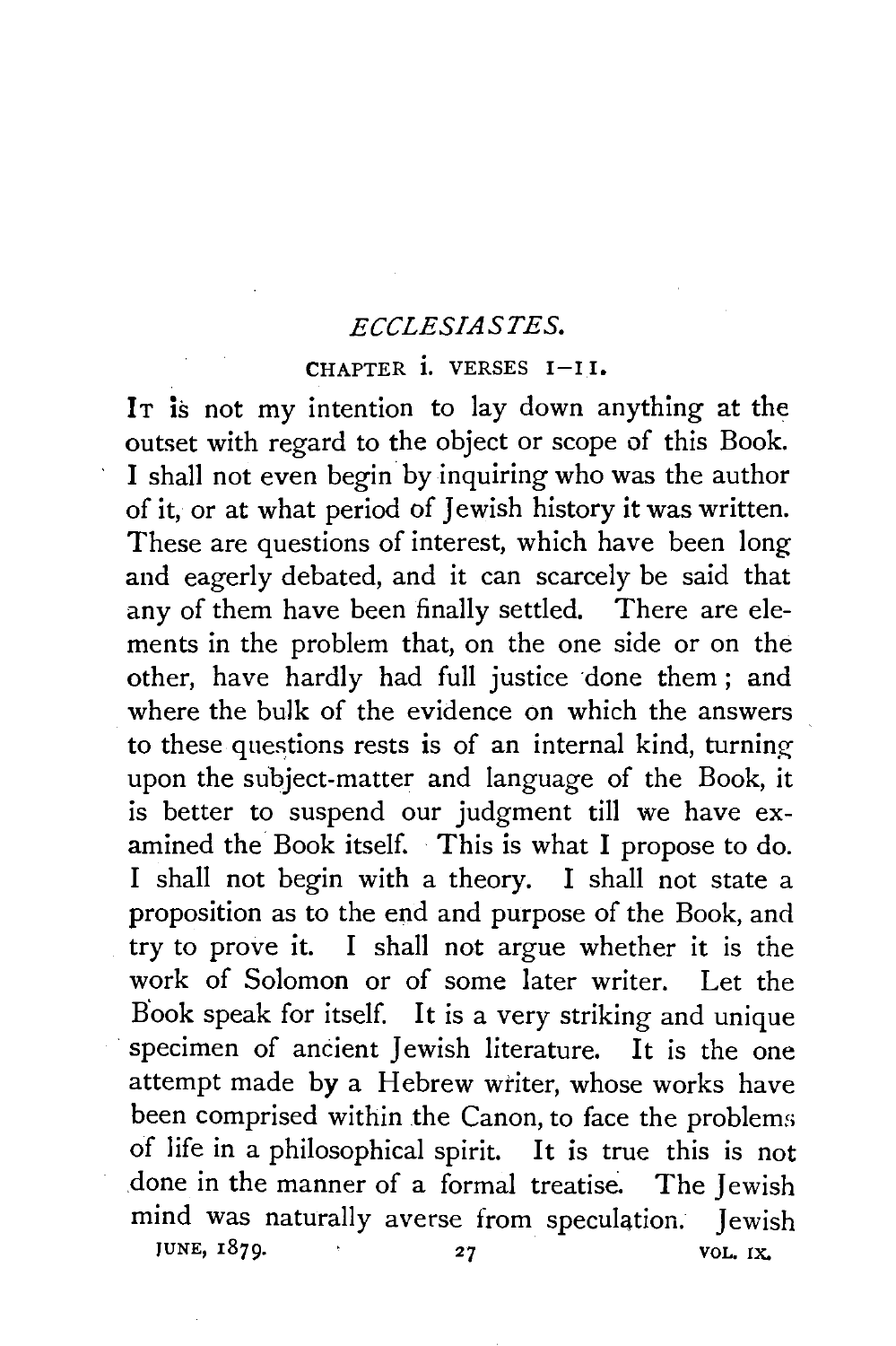literature in its earlier form is wholly wanting in that keen and subtle analysis which is characteristic of the Greek. Jewish thought delights itself in the dramatic incidents of history, and in the strong and passionate forms of poetry, rather than in metaphysical disquisitions or the keen fence of dialectics. It is not till the Jewish mind is brought into close contact with the Greek that it submits to the discipline of form. The Epistle to the Hebrews is the most orderly and systematic of all the Books of the Canon, just because the Jew who wrote it was most distinctly under the influence of Greek culture and philosophy in Alexandria. St. Paul, with all his Greek education, has the fervid irregularity of the Jew. His logic is broken by passion. It does not follow from this that the view of life and of duty presented to us in the Jewish writings. is less true or less sure. On the contrary, the poet always sees more than the philosopher ; and perhaps there is nothing further from truth than the rigid logic which takes no account of the infinite play of human ·emotion. A religion or a philosophy which leaves the emotions out of account must always be barren. The heart has its imperative demands in any discussion of the problems of life, of man's destiny and his position towards his Creator, which must be satisfied no less than the claims of the intellect. And a work like that of Qoheleth (or Ecclesiastes), irregular in its form, and making no pretensions to exact thought or logical order, may be of far more service to us ih the battle of life than the most logically-arranged treatise, in which all is as cold as it is fair.

At the opening of this Book we might indeed suppose that we were to have the results of the writer's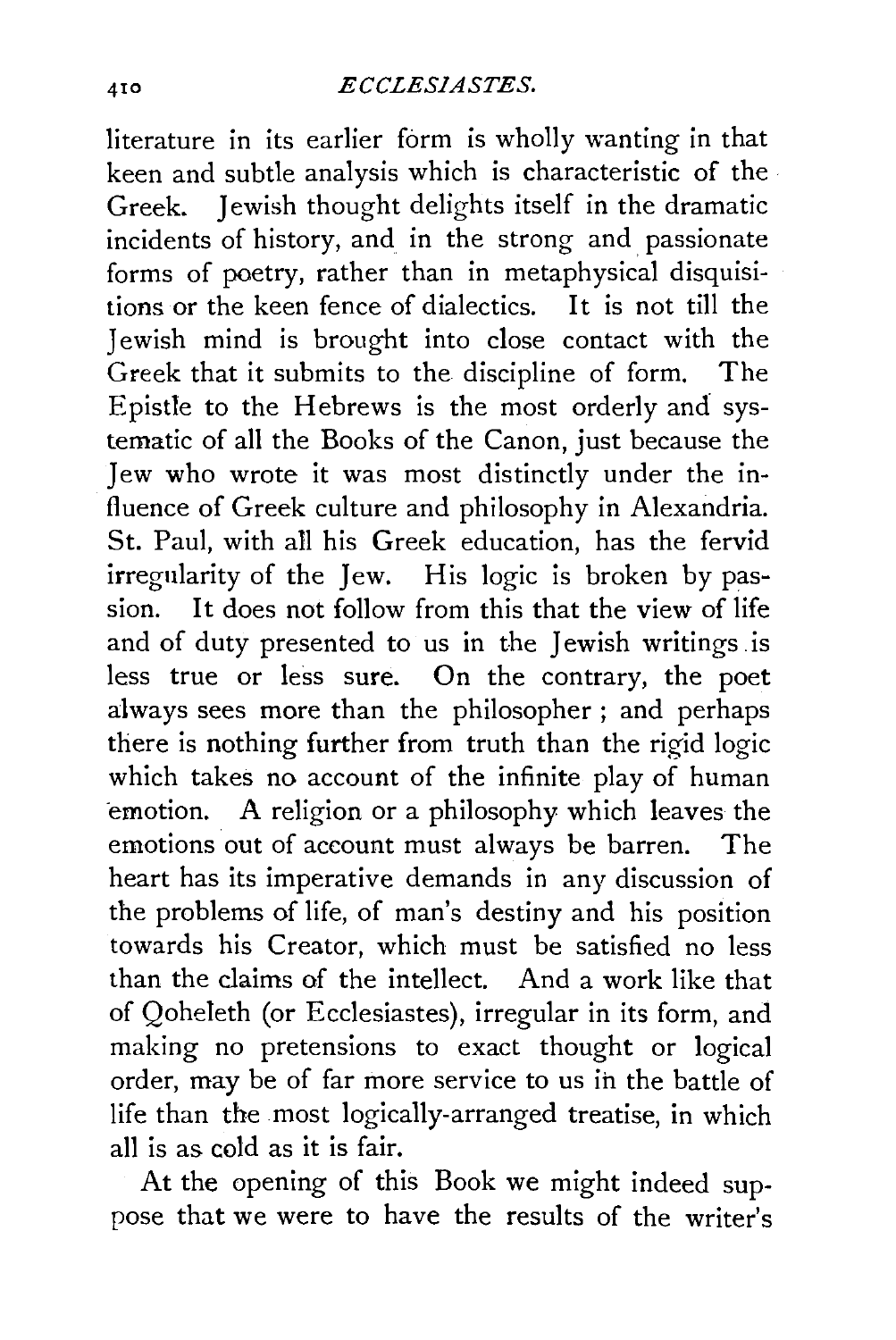experience and reflections presented to us in a systematic shape. The various methods by which he had tried to satisfy the longings of his" heart are stated in their proper sequence, and we might have expected that the failure in each case would have been traced to its source, and the true remedy supplied. But we find nothing of the kind. We are soon wandering in a labyrinth without any clue to guide us. The Book, we feel, is not, was never intended to be, a philosophical or ethical treatise, or even a religious treatise in the common acceptation of the term. There is nothing of method about *it.* It does not propose to give a complete solution of all the difficulties of life, or to advise as to all its duties. It is simply the actual record of the struggles, fears, hopes, perplexities, griefs, sins, of a human heart. A man of ripe wisdom and mature experience gives us what may be called the journal of his inner life. He takes us into his confidence. He unclasps the secret volume, and invites us to read it with him. There is that in it which may be of service to us, most of all of service to those who are setting out on the voyage of life, if they will listen to the pilot who offers to guide them. He draws the chart, and marks the sunken reefs and dangerous iron-bound coasts, and the harbours of refuge. He lays before us what he has been, what he has thought and done, what he has seen and felt and suffered ; and then he asks us to listen to the judgment which he has deliberately formed on a review of the whole. We have in these "Confessions" the record of a singularly varied experience. The Preacher has had at his command great power and vast wealth ; he has surrounded himself with Oriental magnificence and luxury; there is scarcely any pursuit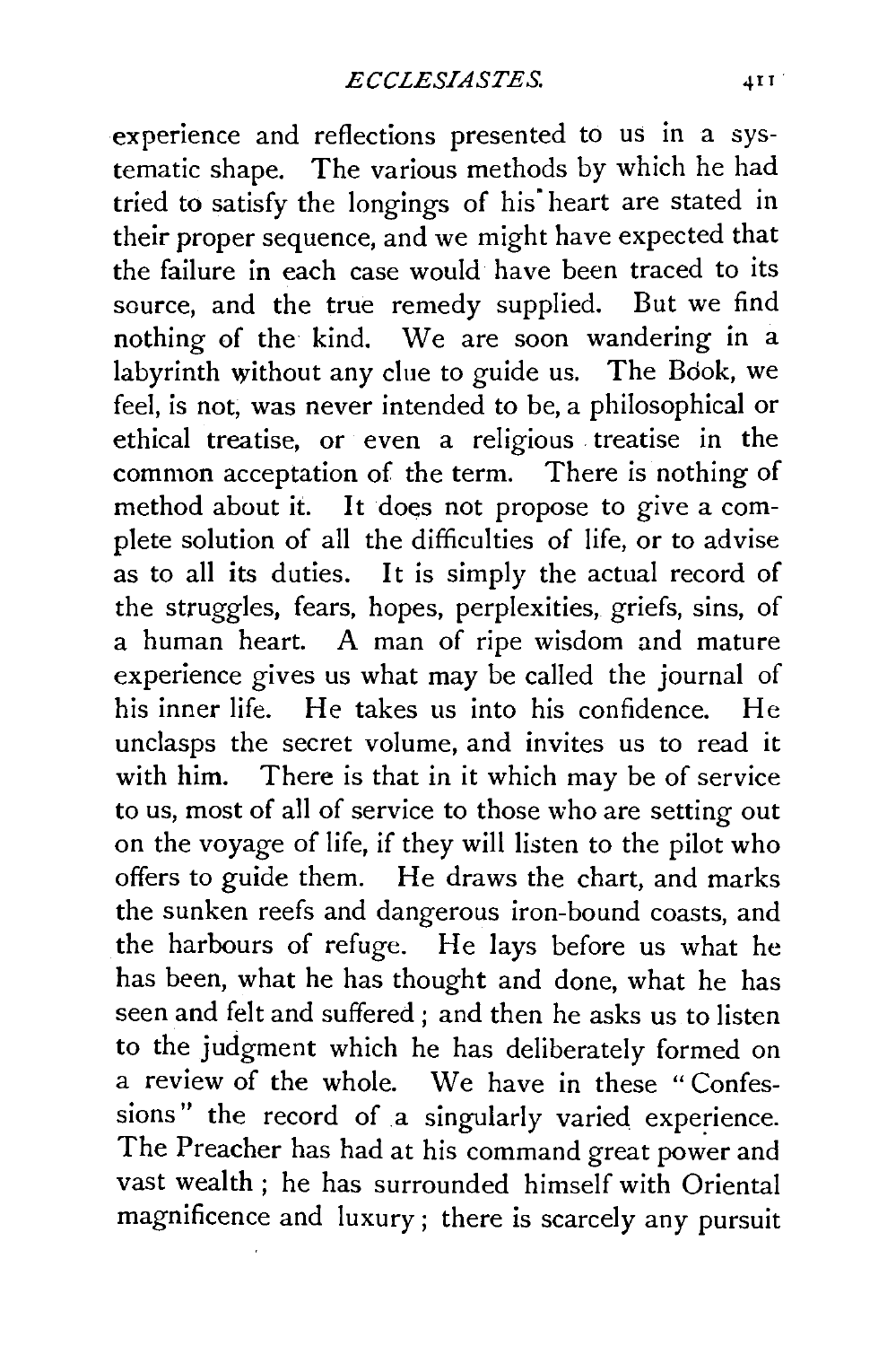in which he has not engaged, any mode of life, any form of human enjoyment, with which he has not had some acquaintance. This lends a charm to his Book ; but we have here also what is of far more value-the autobiography of one of the largest hearts God ever gave to man. It is conceivable that the tale of such a man's occupations and pleasures might have palled upon us and disgusted us. But it is not so. The mighty magician touches the secret chords of the human spirit. Heart speaks to heart; and as we struggle on through the dusty ways of life, footsore and weary of heart, not knowing what shall be the end of the journey, and saying to ourselves, "Who knoweth whether the spirit of man goeth upward, and the spirit of a beast goeth downward to the earth? one event happeneth to all alike," it is something to hear a friendly voice beside us, saying: Yes, my brother, I, too, have uttered words like these. I, too, have wandered like you in that dark interminable forest, torn by its prickly undergrowth, poisoned by its exhalations, bitten by its deadly reptiles ; but I have come forth into the light of God, a fresh air fans my cheek, the broad ocean of his love stretches in the sunlight before me : and I tell you, as the sum of all my experience, that God and duty abide. " Remember thy Creator in the days of thy youth. Fear God, and keep his commandments ; for that is the whole of man." Surely that is a right noble creed and a right noble philosophy. But we must not anticipate. The questions which properly belong to the *Introduction* to the Book I wish to reserve for the present. Let us turn to the Book itself.

The First Verse of the First Chapter may be re-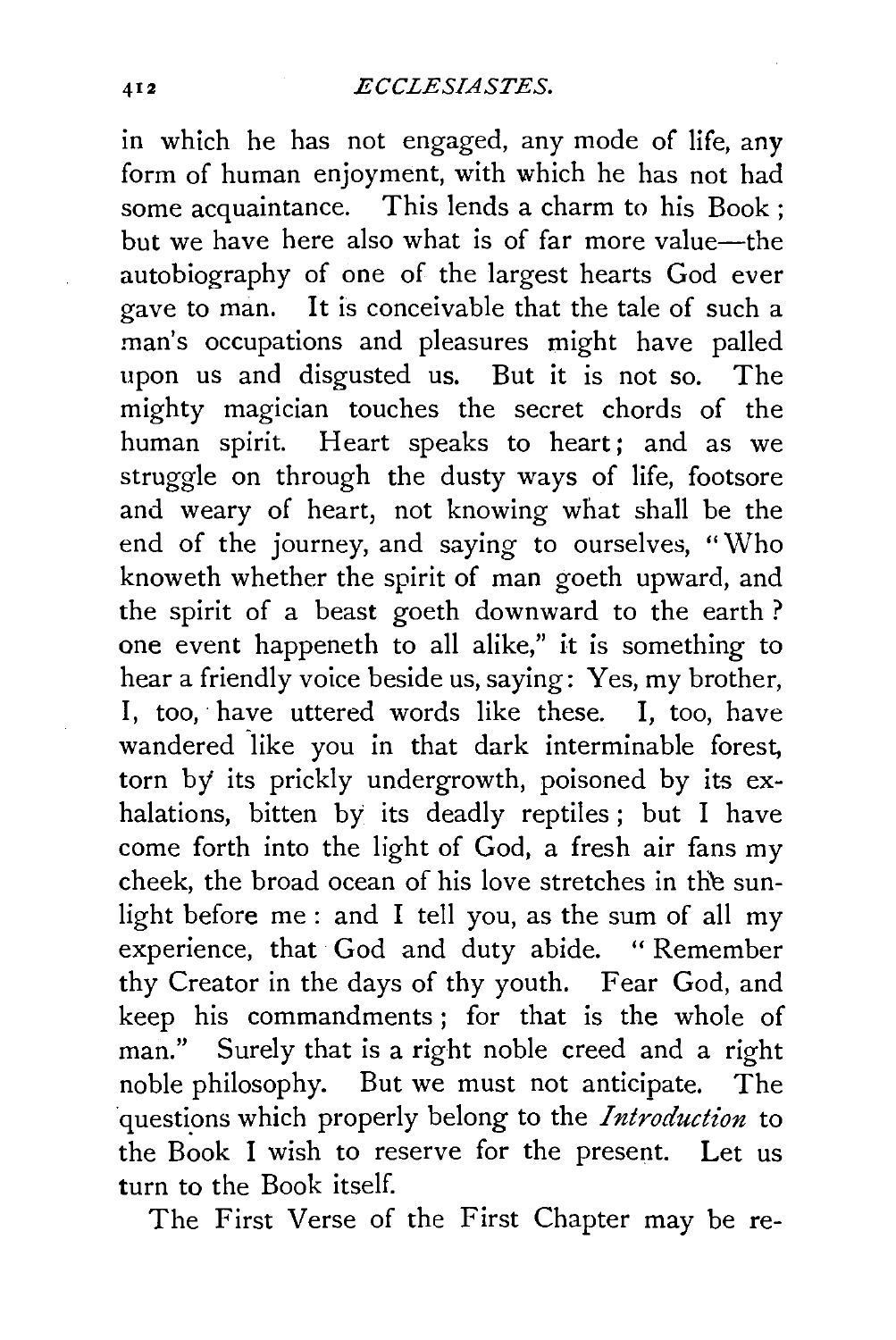garded as a general title, either prefixed by the author himself, or added subsequently by some scribe.

Chap. i. 1.—*The words of Ooheleth, the son of David*, *king of 7 erusalem.* 

A complete discussion of this Verse would plunge us at once into the whole controversy concerning the authorship of the Book; and this is one of the points which, as I have said, will be better considered hereafter. I may, however, say a few words on the signification of the *nom de plume* which the author has thought fit to employ. *Qoheleth* is not a proper name. It is, strictly speaking, a feminine participle from a root meaning "to gather together," the noun from the same root being constantly employed to denote "the congregation" or Church of the Old Testament, and finding its equivalent in the  $\epsilon_{KK}$  $\lambda_{\eta\sigma}$  is of the New Testament. Hence Qoheleth would mean, strictly, "she who assembles." The choice of the feminine participle has been accounted for as having a reference to the Hebrew noun "Wisdom," which is feminine. And then, further, it has been supposed that Wisdom stands here for Solomon, the abstract for the concrete. Thus it is Wisdom personified in Solomon who assembles men to listen to him, and, consequently, who occupies the place of a teacher or preacher. So the LXX. give  $\delta$   $\epsilon$ *KK* $\lambda$ *nolaorns*, and the Græc. Venet.  $\eta$   $\epsilon$ *KK* $\lambda$ *noláo* $τρια$ , or, as in Chapter xii. 9, ή εκκλησίαζουσα. And Jerome rightly explains the Greek title by saying that it means one who calls together an assembly, that is a Church ; one whom we may call a preacher *(concionatorem*), because he speaks to the people, and his discourse is addressed, not to an individual in particular, but to the mass in general.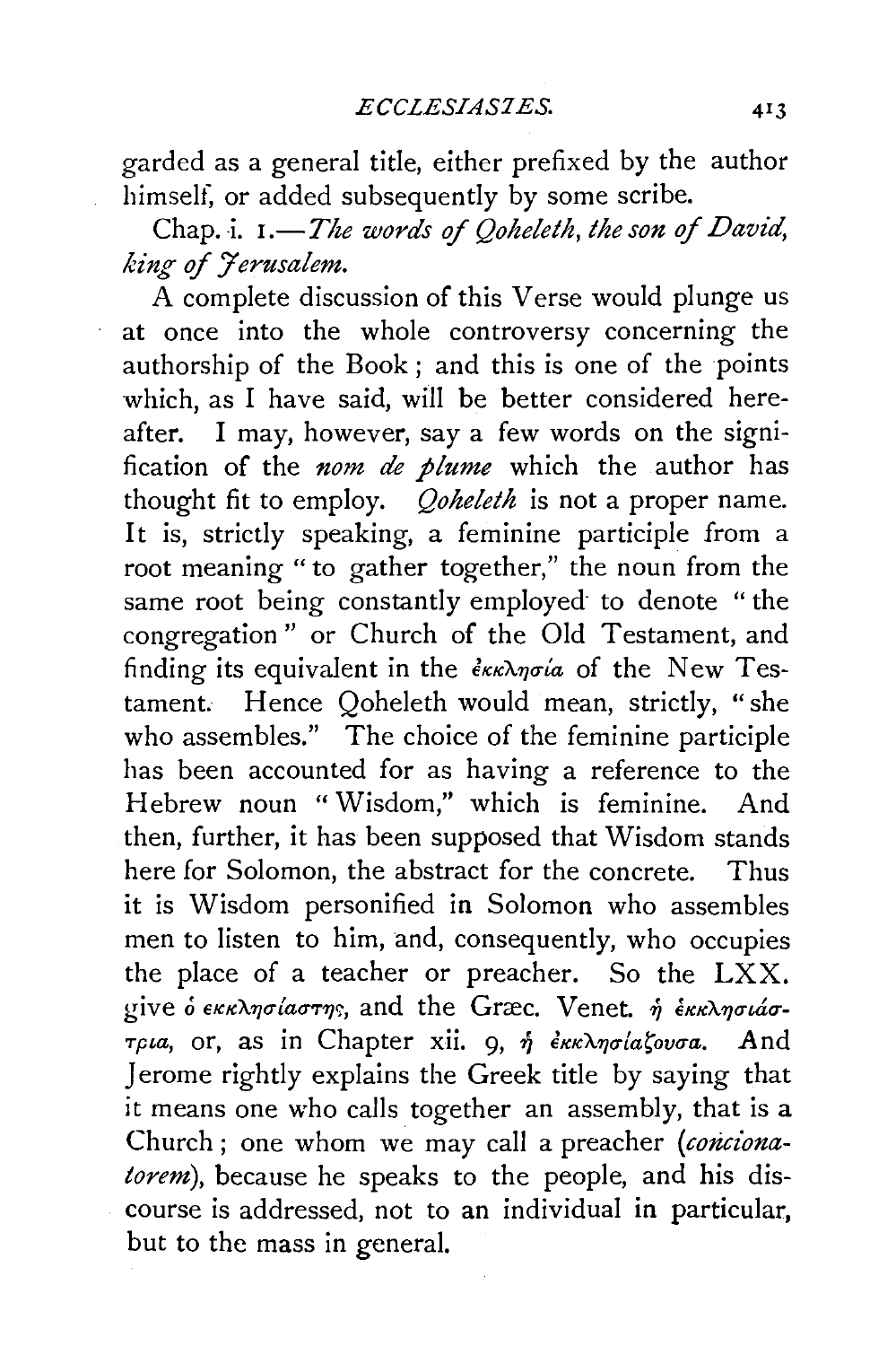Some of the Rabbis, Rashi for instance, R. Solomon b. Meir, and others, have supposed the name to denote Solomon as a "gatherer of *wisdom*," because he was wiser than all the children of the East. But such an explanation of the participle is not warranted by usage.

Nor, again, can it be said that this is the feminine form which is sometimes employed to denote *office* in Hebrew; for that is always an abstract noun, and it is a feminine participle *active* that we have here, not an abstract noun. The nearest approach to a similar form is in the use of a feminine participle denoting office as the proper name of a man, Sophereth (scribe), in Nehemiah vii. 5 *7* ; and, with the article, Hassophereth, in Ezra ii. 55. (See, for another instance, Ezra ii. 57.)

For the true analogues to this feminine participle as it is here used we must go to Arabic. There we find feminine forms closely corresponding to this ; and the Arabic grammarians tell us that the feminine termination gives to the idea sometimes a collective signification, or serves as " an exhaustive designation of the properties of the genus." For instance, *'allamat* means a very learned man, as uniting in himself all the properties of learned men. The feminine in such a case takes the place of the neuter, as is frequent in Hebrew, and hence we have the notion contained in the word in its most essential form. Qoheleth therefore is, without regard to the gender, a person who preaches, one who concentrates in himself the idea of preaching or teaching.

## CHAPTER I. VERSES 2-11.

2. *Vanity of vanities, saith Qoheleth, vanity of vanities; all is vanity.* **3.** What profit hath man of all his travail wherewith he *travaileth under the sun?* 4. One generation goeth, and another *cometh, while the earth abideth for cver.* 5. *The sun ariseth, and the*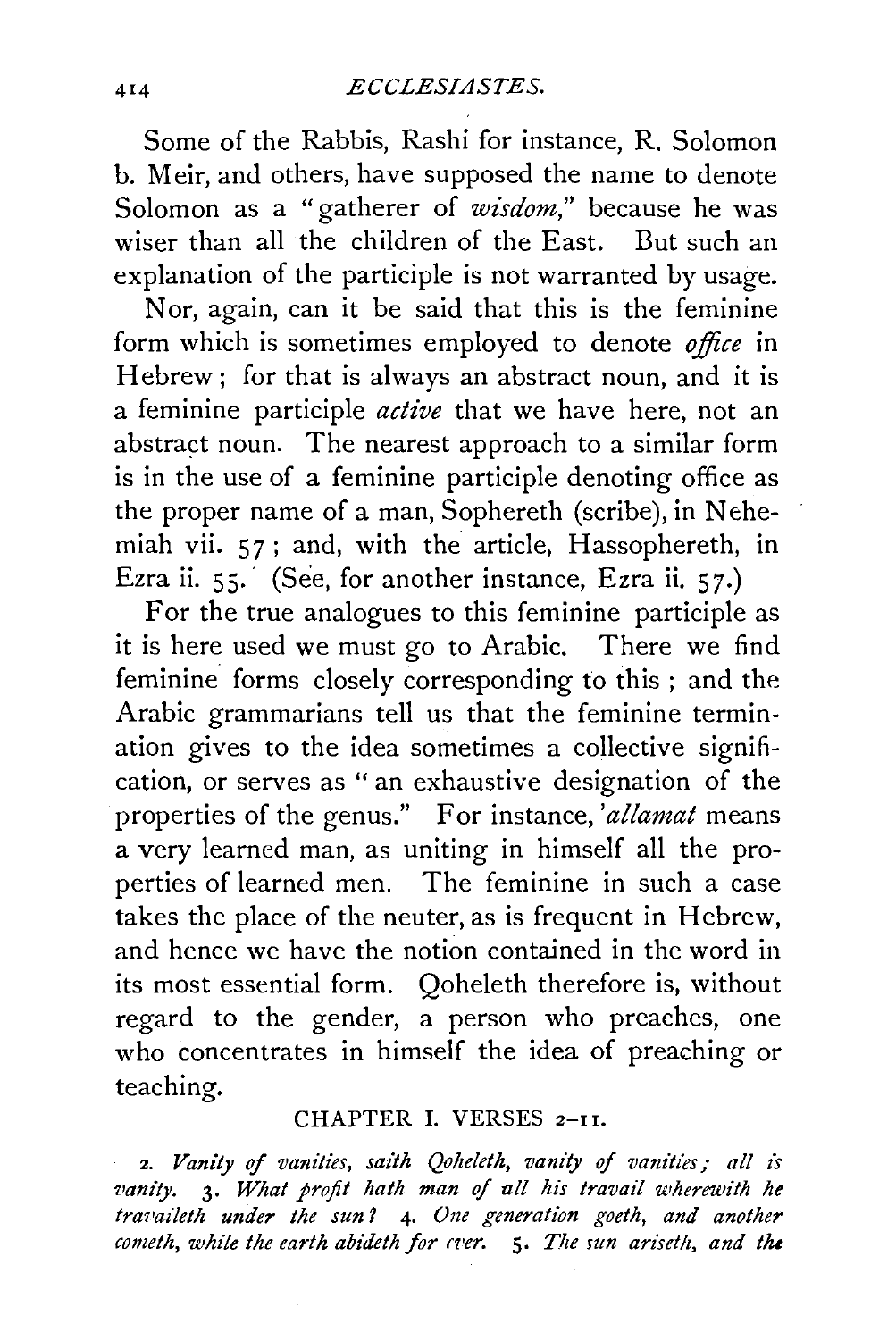*sun setteth, and panteth (again) to reach his place where he ariseth.*  6. *The wind goeth to the south, and turneth round to the north; round and round it goeth continually, and the wind returneth to its circuits.*  7. All the rivers flow into the sea, yet the sea is not full: unto the place *whence the rivers flow, thither they return in their flow.* 8. All things *are weary* ; *man cannot utter them. The eye ii not satt'sjied with seeing, nor the ear filled with hearing.* 9. *That which hath been is th<*  thing that shall be; and that which hath been done is the thing that *shall be done: and there is no new thing under the sun.* 10. If there be anything whereof men say, See, this is new, it hath been long ago, *in the ages that were before us.* 11. *There is no remembrance of them*  that were before; so likewise for them that shall be hereafter they shall *have no remembrance among them that come after them.* 

I have not arranged the clauses here metrically, for Ecclesiastes is not a poem. No doubt there are in it passages of a strongly poetical colouring, especially at the beginning and towards the close, and impassioned or elevated sentiment falls naturally in Hebrew into a rhythmic cadence. But it is quite a mistake to cast such a book as this into a metrical paraphrase. The parallelism which is of the essence of Hebrew poetry appears here only fitfully and at long intervals. The subject of the writer's meditations, and the deep personal feeling everywhere shewing itself, invest the work with a charm such as is found in the highest poetry; but the diction is that of prose, with but few exceptions.

Verse 2.<sup>"</sup> Vanity of vanities, all is vanity."

This is the wail with which the Book opens ; and it is repeated, with melancholy iteration, till the close. It is the cry of a bitter disappointment, the cry wrung from a man who, looking back, sees nothing but a wasted and fruitless life. It is scarcely necessary to say a word of this Hebrew idiom of reduplication, by which the intensest expression of feeling is conveyed ·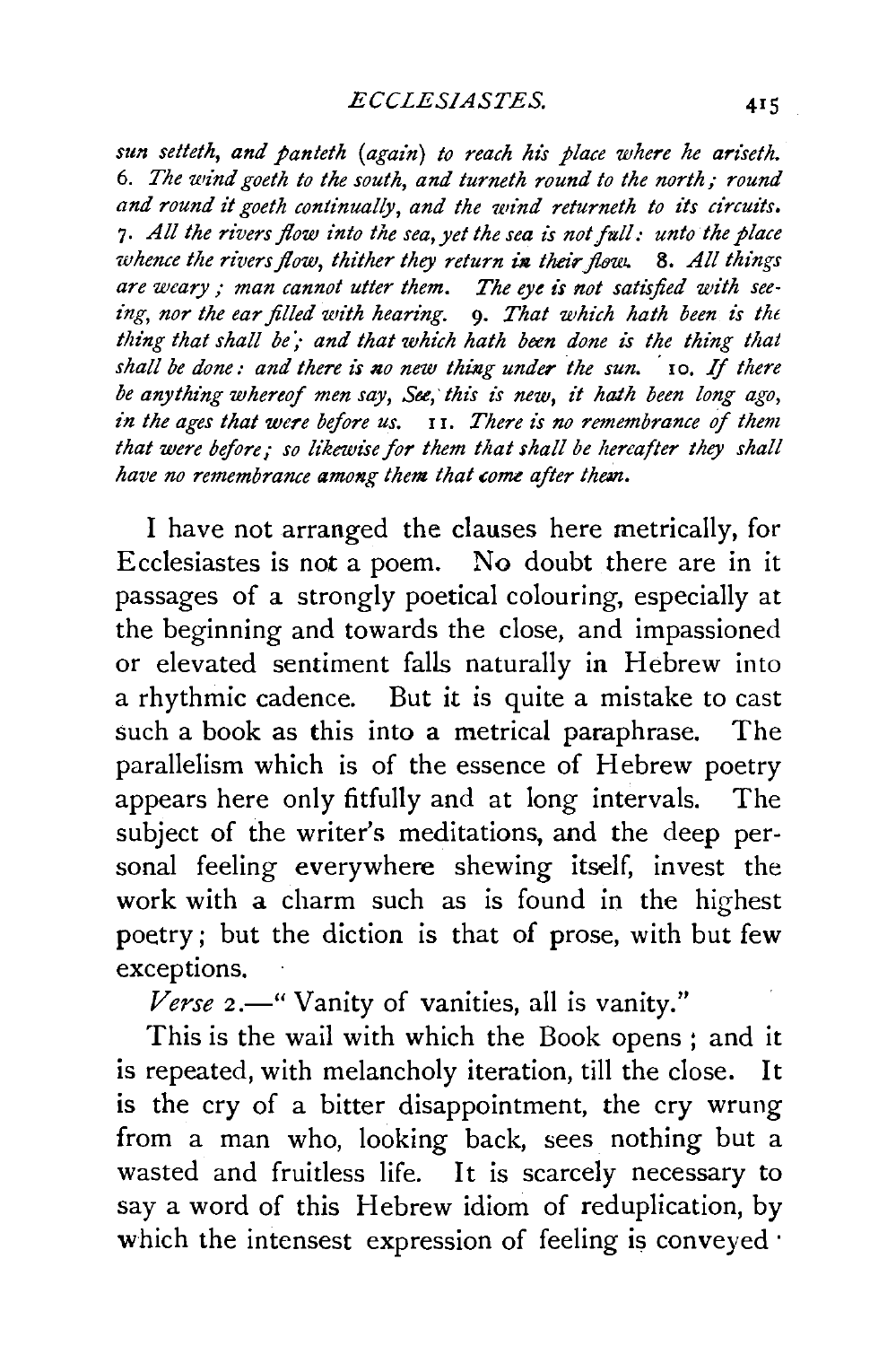it has passed so completely into our own language, that we do not suspect it to be of foreign growth. But the word rendered "vanity" deserves a moment's notice. It means. strictly, *a breath, a vapour,* the lightest and most fleeting of things. This is what the world is, this is what it appears to any observer who allows himself to be impressed only by the fleeting evanescent nature of the phenomena which surround him. But the feeling which speaks here is deeper. have said that I will postpone the full discussion of the question of authorship till we have finished our exposition, only noticing it so far as ceitain verses *(e.g.,* the twelfth and sixteenth of this Chapter) imperatively require me to do so, in order to their proper interpretation ; but meanwhile I may at least assume. what all Commentators admit, that the Book, whether written by Solomon or not, is intended to describe an experience like that of Solomon. It is he whose voice we hear in that exceeding bitter cry, " Vanity of vanities, all is vanity." None ever entered upon the voyage of life with such prosperous gales; no wiser hand ever steered the barque; none ever made a more fatal shipwreck. We shall see, as we go on, how two aspects of life are presented to us in this Book, how two currents of thought and feeling mingle. We shall listen sometimes to the language of despair, sometimes to that of hope. But the first words that escape from this accomplished man of the world when he sits down to write the tale of his life are expressive of weariness, satiety, dissatisfaction : "All is vanity." All is *not*  vanity. But there are moods of bitterness and unrest when the pessimist view of life seems the only natural one, when to read the riddle of the world seems hope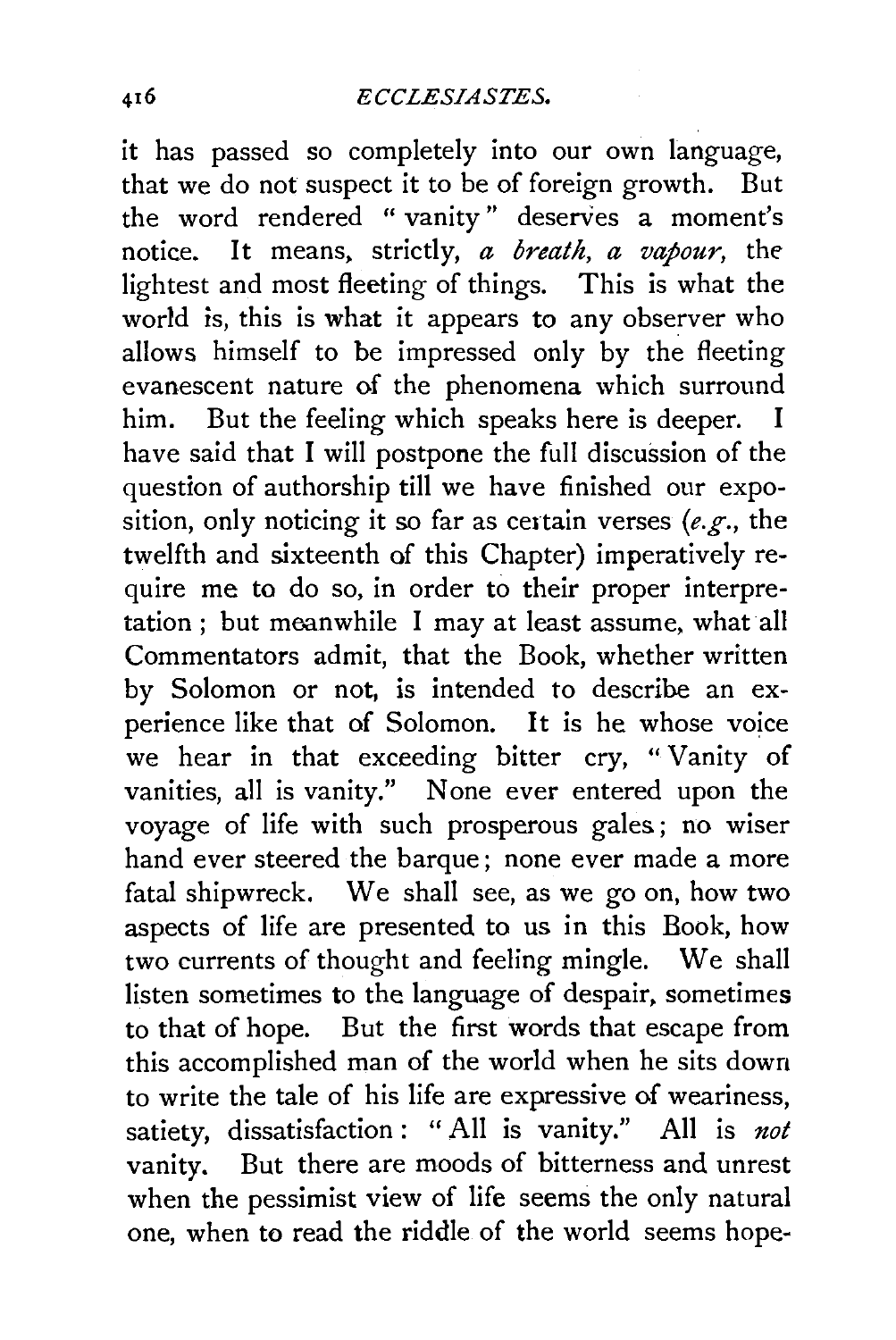less, and the utter futility of all human effort is the irresistible conclusion from a survey of the vast tangled web by which we are compassed about.

A man like Solomon, looking back upon his past life, could only look back upon it with shame and bitterness. He had had splendid opportunities. God had given him wisdom, a large heart, great power, great riches. What use had he made of all? His wisdom had been clouded and darkened by passion ; he had become despicable in his own eyes, and hated by his subjects. That was the end of all his pomp and splendour, his vast acquisitions, his great public works, his lavish outlay, in a word, his boundless selfgratification.

If, then, we bear in mind that a man is speaking to us here who was not only endowed with singular gifts of mind and heart, but who had a profound sense of religious duty, and who yet had flung himself with ardour into every pursuit and every pleasure, lawful or unlawful, which can attract man; we have the key to those strange utterances of pain and discontent which are so affecting in this Book.

Verse 3.-" What profit hath man of all his travail wherewith he travaileth under the sun ?"

These words are the dominant note, so to speak, not only of the Prologue, but of a large part of these " Confessions." " What *profit?*" The word means, exactly, what is over, what remains, what is the net result, of so much toil. It is all fruitless; it leads to nothing. What had he gained by all his experience of life ? Nothing but disappointment. Neither he . nor others were the better for it. The world is full of changes without result. The world of nature and the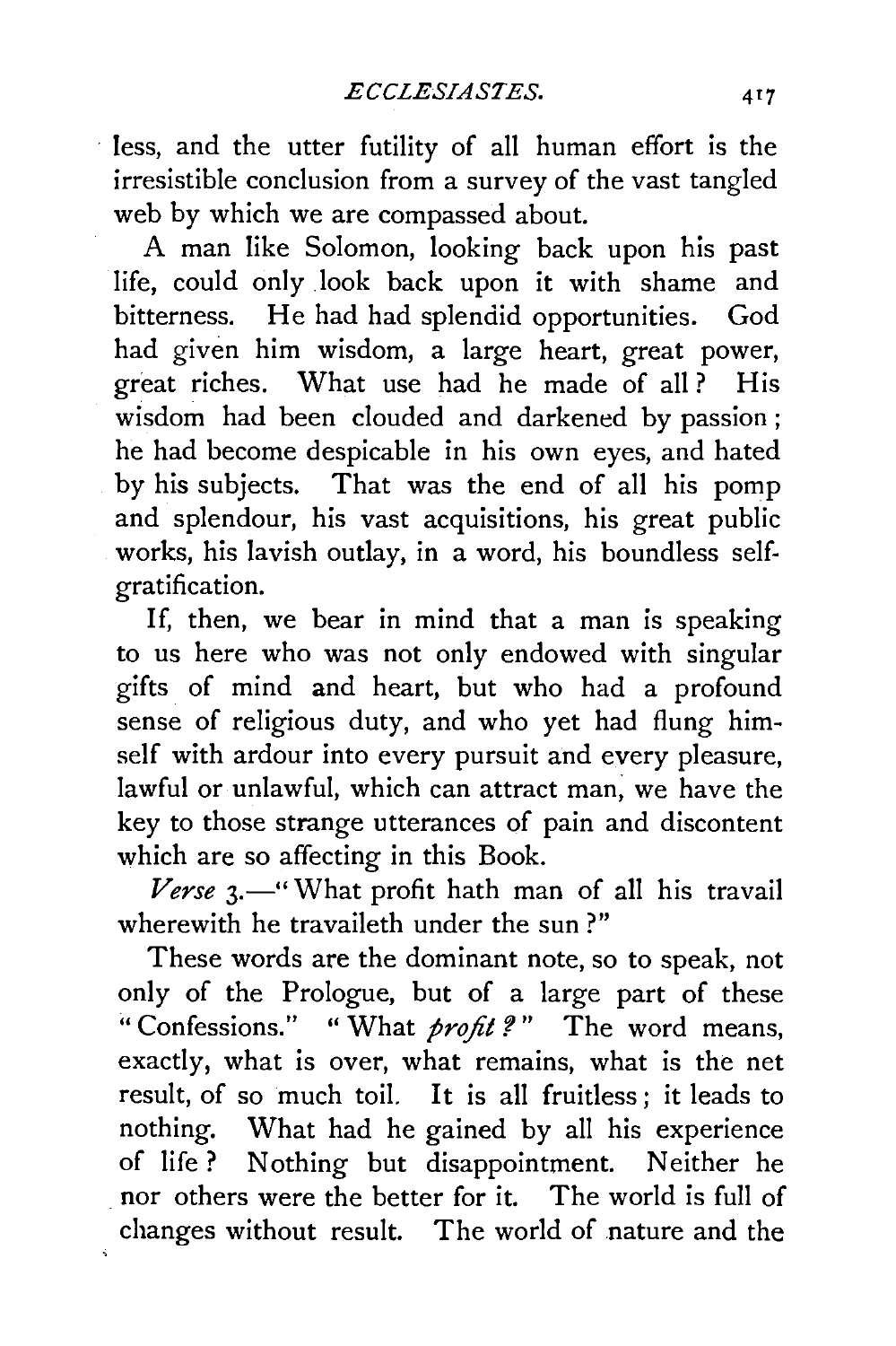world of man are alike in this, so he thinks, seeing his own bitterness and unrest reflected on all sides. The phrase "under the sun" is frequent in this Book, and is characteristic of it. The Chaldee paraphrast always adds the words "in this world " as explanatory of it, and this is all it means. It is foolish to attach to it some hidden or mystic meaning.

 *4.*  $-$  *"One generation goeth and another* cometh, while the earth abideth for ever."

This fleeting evanescent character of human life, this come- and- go of the actors in the drama, has always produced its profound impression on all who have asked the meaning and the purpose of life. It is this thought which has given birth to some of the finest passages in the poetry of all nations. It is this thought which lends such infinite pathos to that sublimest of human hymns, the Ninetieth Psalm. It is this thought which has subdued conquerors in the hour of their triumph, and melted them into tears. It is this thought which gives such deep solemnity to the Christian view of life. "The world passeth away." "What is your life but a vapour?" To a man meditating like Qoheleth, feeling bitterly that he had failed to achieve anything durable with all his efforts, it was the uppermost thought in his mind ; and it added a tragic pathos to the thought that the earth remained ever the same. You might have thought that if the actors came and went, and the scenes shifted, yet the theatre remaining ever the same, there would be some advance, some progress, some onward movement.

 $$ Nature herself is a parable of human life. The sun rises and sets and rises again, panting, like some tired racer, to mount the steep ascent, that he may start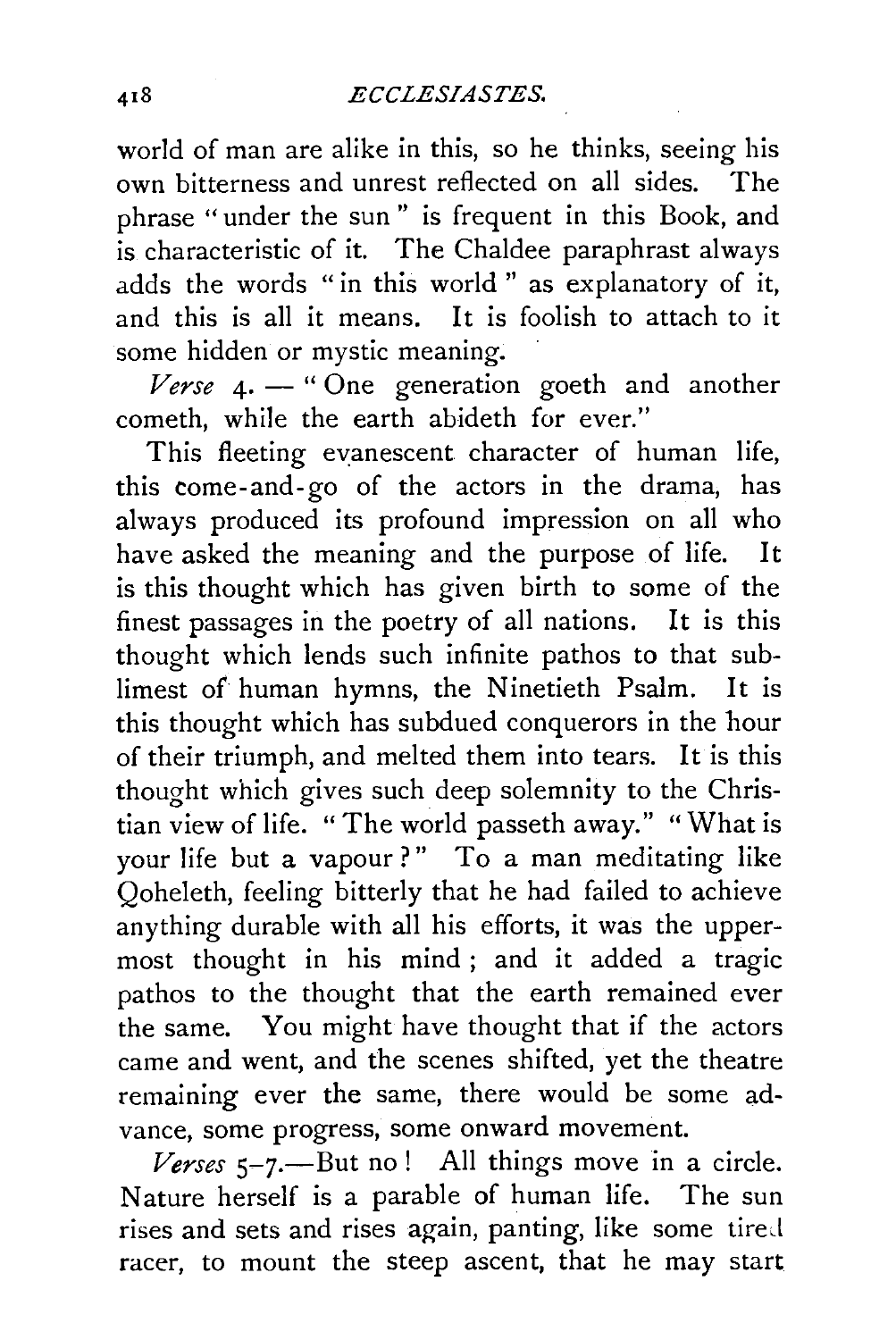afresh on his old course. The wind, the very emblem of fickleness and uncertainty, veers round and round ·to the same points of the compass, with all its restlessness only " returning to its circuits." The rivers ebb and flow, but they keep always in the same channels. They all empty themselves into the sea, but the sea remains as it was before, and is not sensibly affected by receiving their waters. Everywhere there is the same restlessness, and everywhere the same barren monotony. Everywhere there is labour, but everywhere labour without fruit.

*Verses* 8-10.<sup>'</sup> All things are weary."<sup>1</sup> This is the poetry of the heart. The weary spirit sees its .own weariness reflected on all sides. Man interprets nature, reads into it his own unrest and dissatisfaction, and weary, profitless, laborious monotony. All things are burdened, and all faint under their burden. "The eye is never satisfied with seeing, nor the ear with hearing." How can the one or the other be satisfied with this stale flat repetition of sameness ? Give the eye some new object to rest upon, give the ear some new voice of man or note of bird, or new thought clothed in speech, and you may kindle hope afresh in the weary heart. But *"there is no new thing* under the sun."<sup>2</sup> Some youthful dreamer, some not yet dis-

<sup>I</sup> It is surprising that this, the true interpretation of these words, should have been missed. The other rendering, "All *words* are wearisome" (LXX.,  $\pi\acute{a}v\tau\epsilon\varsigma$ oi λόγοι έγκοποι), which has been adopted by many Commentators, as meaning, " It is wearisome to utter the whole tale," gives a wrong sense to the adjective, which never means "wearying," "causing fatigue," but always "made weary" by labour and fatigue.<br><sup>2</sup> The following striking parallels from classical writers have been adduced *:--*

" Nisi forte rebus cunctis inest quidam velut orbis, ut quem ad modum temporum vices, ita morum vertantur." Tacit. *Ann.* iii. 55. Still more strikingly, Seneca says: "Nullius rei finis est, sed in orbem nexa sunt omnia. Omnia transeunt, ut revertantur, nil novi video, nil novi facio." Epist. 24. And Marcus Aurelius:  $\pi \tilde{a} \nu$ **TU yiv6µe11ov oi'1rw'** clci **tyEvETo,** *1eai* **ynrlJrrETal> 11:ai. vliv 1C'avTaxoV** *')'iVtTaL.*